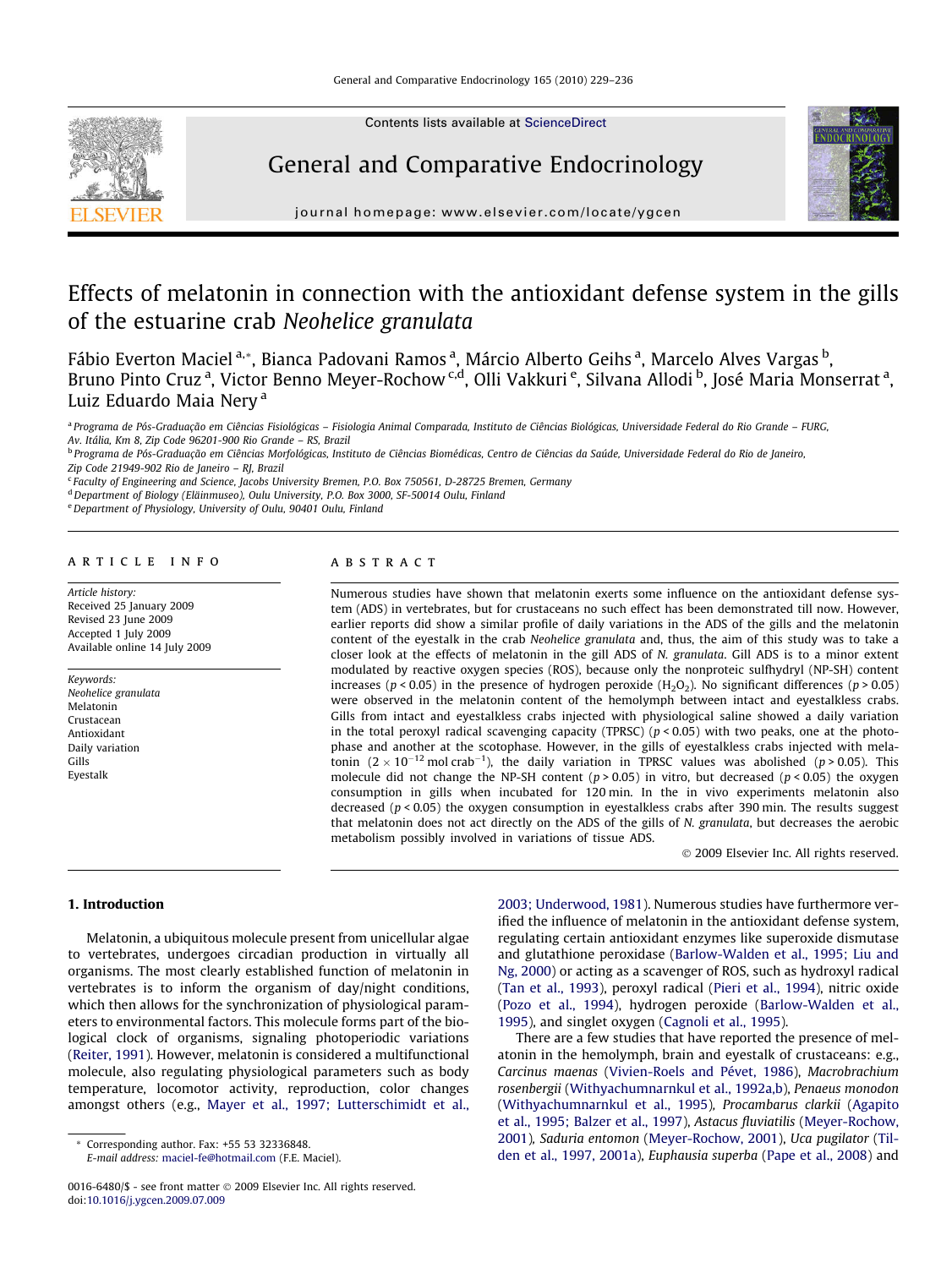Neohelice granulata [\(Maciel et al., 2008\)](#page-7-0). However, peak periods of melatonin production are not as consistent as they are in vertebrates. Regarding effects of this molecule in crustaceans, some reports have shown effects on eletroretinogram biorhythmicity ([Balzer et al., 1997](#page-6-0)) and synaptic transmission [\(Tilden et al.,](#page-7-0) [2003\)](#page-7-0) in Procambarus clarkii, limb regeneration [\(Tilden et al.,](#page-7-0) [1997\)](#page-7-0) and rhythm of glucose and lactate levels in the hemolymph in Uca pugilator [\(Tilden et al., 2001b](#page-7-0)), and erythrophore responses to the red-pigment-concentrating-hormone in Macrobrachium potiuna ([Nery et al., 1999](#page-7-0)). However, there are currently no reports on the influence of melatonin on the antioxidant defense system (ADS) in crustaceans.

Many abiotic parameters vary cyclically like temperature, tides, photoperiod, and others. In this way, the organisms might adapt their physiological processes anticipating or following these cyclic factors. One of these physiological processes is the aerobic metabolism, normally associated with locomotor activity and oxygen consumption. Taking into account that variations in aerobic metabolism should impose variations with regard to ROS generation, variations of the ADS should occur to minimize any deleterious effects due to the actions of the ROS. In fact, daily variations of enzymatic antioxidant activities or non-enzymatic antioxidants content were also reported in various tissues of vertebrates ([Hardeland et al., 2003\)](#page-7-0).

Daily variations in crustacean physiological parameters have been documented [\(Burggren et al., 1993; Crear and Forteath,](#page-6-0) [2000; Fanjul-Moles et al., 2003; Granato et al., 2004; Maciel](#page-6-0) [et al., 2004; Pereyra et al., 1996; Rosas et al., 1992](#page-6-0)). Regarding the aerobic metabolism, such as oxygen consumption, higher values at night were measured in the crabs Callinectes similis and Portunus spinicarpus [\(Rosas et al., 1992\)](#page-7-0), the shrimp Farfantepenaeus aztecus [\(Burggren et al., 1993\)](#page-6-0) and the prawn Jasus edwardsii ([Crear](#page-6-0) [and Forteath, 2000](#page-6-0)). In the crab Neohelice granulata (previously named Chasmagnathus granulata), daily variations in locomotor activity were reported peaking during the scotophase [\(Pereyra](#page-7-0) [et al., 1996\)](#page-7-0).

Considering that variations in the aerobic metabolism do occur in crustaceans, daily variations in the antioxidant system should happen. In this sense, daily variations in glutathione peroxidase (GPx) and glutathione reductase (GR) activities, as well as reduced glutathione (GSH) levels in the hemolymph and hepatopancreas, of the crayfishes Procambarus clarkii and P. digueti, were reported ([Fanjul-Moles et al., 2003\)](#page-7-0). The crab Neohelice granulata displays a biphasic profile in the daily variations of oxygen consumption both in the gills and the hepatopancreas, with one peak at the photophase and another at the scotophase, as well as daily variations in some components of the antioxidant defense system and lipid peroxidation ([Maciel et al., 2004](#page-7-0)).

In the crab N. granulata daily variations in oxygen consumption and in the ADS of gills have recently been reported ([Maciel](#page-7-0) [et al., 2004\)](#page-7-0). Interestingly, [Maciel et al. \(2008\)](#page-7-0) confirmed the biphasic profile of melatonin content in the eyestalk of N. granulata, with a peak at 15:00 h and another at 03:00 h in animals kept under a 12:12 dark/light regimen and constant dark photoperiods, similar (i.e., one at photophase and one at scotophase peak) to those of oxygen consumption shown to operate in the gills ([Maciel et al., 2004](#page-7-0)). This result adds support to the notion of this indoleamine's possible involvement in the ADS of N. granulata.

Thus the aim of this work was (i) to test whether the daily variation of some components of the ADS responded directly to hydrogen peroxide  $(H_2O_2)$ , (ii) to establish whether the melatonin content in the hemolymph depended in some way on the eyestalks, and (iii) to demonstrate melatonin-induced fluctuations in the TPRSC, NP-SH content and aerobic metabolism of the gills in N. granulata.

## 2. Materials and methods

Adult male crabs of Neohelice granulata (formerly known as Chasmagnathus granulata/granulatus Dana 1851 – see [Sakai et al.,](#page-7-0) [2006\)](#page-7-0) weighing  $9.92 \pm 0.25$  g (means  $\pm$  s.e.m.) were collected in the salt marshes around Rio Grande City – Brazil, and transported to the laboratory. The animals were acclimated in tanks for 15 days, temperature of 20  $\degree$ C, salinity of 20 and fixed photoperiod of 12L:12D (lights on at 07:00 h). The crabs were fed ad libitum with ground beef 3 times a week.

All chemicals were purchased from Sigma (St. Louis, MO). Melatonin and vitamin E (-tocopherol acetate) stock solutions were made in ethanol. For each solution, the final dilution was made in physiological saline, and the final concentration of the nonaqueous solvents never exceeded 1%. The physiological saline contained:  $1 \times 10^{-2}$  M MgCl<sub>2</sub>,  $355 \times 10^{-3}$  M NaCl,  $16.6 \times 10^{-3}$  M  $CaCl<sub>2</sub>$ ,  $5 \times 10^{-3}$  M  $H<sub>3</sub>BO<sub>3</sub>$ ,  $1 \times 10^{-2}$  M KHCO<sub>3</sub>,  $8 \times 10^{-3}$  M sodium citrate ( $Na<sub>3</sub>C<sub>6</sub>H<sub>5</sub>O<sub>7</sub>·2H<sub>2</sub>O$ ); pH adjusted to 7.6.

## 2.1. In vitro experiments: incubation of gills with hydrogen peroxide  $(H_2O_2)$

With the purpose of verifying whether the daily variation of the ADS of gills are a direct response to  $H_2O_2$ , crabs were sacrificed  $(n = 4-10)$  at 12:00 h or 24:00 h, and the gills were dissected and immediately incubated for 120 min with physiological saline only (control group) or physiological saline plus  $H_2O_2$  (20  $\times$  10<sup>-3</sup> M). After the time of incubation, the tissues were immediately frozen at  $-80$  °C prior to quantification of catalase (CAT) and glutathione-S-transferase (GST) enzymatic activities, nonprotein sulfhydryl (NP-SH) content, level of lipid peroxidation and protein analysis.

Moreover, to verify the effect of melatonin on the NP-SH content in gills in vitro, crabs were sacrificed  $(n = 3-5)$  at noon and the gills were obtained and immediately incubated for 120 min with physiological saline only (control group), physiological saline plus  $H_2O_2$  (20 × 10<sup>-3</sup> M), physiological saline plus melatonin  $(20 \times 10^{-9}$  M), physiological saline plus vitamin E  $(10^{-7}$  M), physiological saline plus  $H_2O_2$  and melatonin, or physiological saline plus  $H_2O_2$  and vitamin E. After the time of incubation, the tissues were immediately frozen at  $-80$  °C prior to quantification of NP-SH content.

For antioxidant enzyme analysis, gills were homogenized  $(1:10w/v)$  in a cold 4 °C buffer solution containing Tris base  $(20 \times 10^{-3} \text{ M})$ , EDTA  $(1 \times 10^{-3} \text{ M})$ , dithiothreitol  $(1 \times 10^{-3} \text{ M})$ , KCl (150  $\times$  10<sup>-3</sup> M), and PMSF (0.1  $\times$  10<sup>-3</sup> M), with pH adjusted to 7.6. Homogenates were centrifuged at  $9000g$  (4 °C) for 30 min and the supernatants were then employed as antioxidant-enzyme sources and for protein quantification. All enzymatic determinations were done at least in triplicate.

CAT and GST activities were determined using the spectrophotometric methods described by [Beutler \(1975\)](#page-6-0) and [Habig and Jako](#page-7-0)[by \(1981\),](#page-7-0) respectively. Specific enzyme activities were calculated considering the total protein content in the homogenates. All results are expressed in enzyme units. One unit of CAT represents the amount of enzyme needed to degrade  $1 \mu$ mol of  $H_2O_2$  min<sup>-1</sup> (mg of total protein)<sup>-1</sup> present in the homogenates at 30  $\degree$ C and pH 8.0. One unit of GST is the amount of enzyme necessary to conjugate  $1 \mu$ mol of 1-chloro-2,4-dinitrobenzene min<sup>-1</sup> (mg of total protein)<sup>-1</sup> present in the homogenates at 25 °C and pH 7.0. Absorbance readings were done at 240 and 340 nm for CAT and GST, respectively.

The NP-SH content assay was based on [Sedlak and Lindsay](#page-7-0) [\(1968\).](#page-7-0) Gills were homogenized  $(1:4w/v)$  in EDTA (0.02 M). The determination of sulfhydryl content in the samples was performed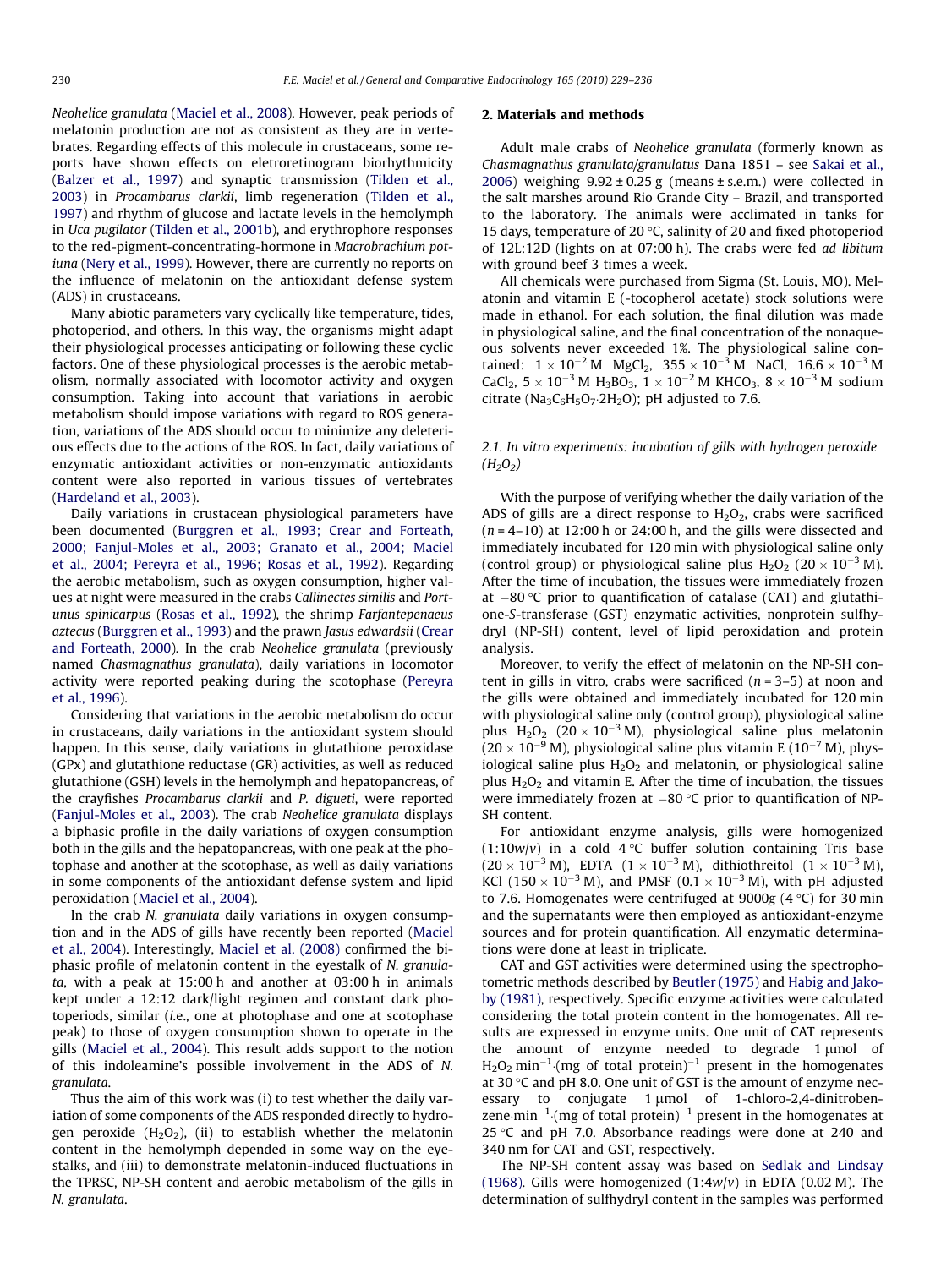after deproteinization with trichloroacetic acid (50%). Sulfhydryl groups were detected using 5,5-dithio-bis-2-nitrobenzoic acid (DTNB). Absorbance readings (405 nm) were done using a microplate reader (Elx 800, Bio-Tek Instruments, Inc., Winooski, Vermont). The NP-SH content was based on the protein concentration of each homogenate prior to deproteinization.

Protein content in homogenates was determined using a commercial reagent kit (Doles Reagents Ltda., Goiânia, Goiás, Brazil), based on the biuret reagent (550 nm).

In the analysis of lipid peroxidation (LPO) levels, the methodology was based on [Hermes-Lima et al. \(1995\)](#page-7-0) and [Monserrat et al.](#page-7-0) [\(2003\)](#page-7-0). Gills were homogenized  $(1:9w/v)$  in cold methanol and centrifuged at 1000g for 10 min at 4  $\degree$ C; the pellet was discarded. For LPO measurements, FeSO<sub>4</sub> ( $1\times10^{-3}$  M), H<sub>2</sub>SO<sub>4</sub> (0.25 M), xylenol orange  $(1\times 10^{-3}$  M), and MilliQ water were sequentially added. Samples (30  $\mu$ L) or methanol (blanks) were added and incubated for 90 min. After that, absorbance (550 nm) was determined using a microplate reader. Cumene hydroperoxide (CHP) was employed as a standard. LPO values were expressed in CHP equivalents per gram of wet mass.

#### 2.2. Quantification of melatonin in the hemolymph

With the purpose of revealing the concentration of melatonin in the hemolymph of the crab N. granulata and to know whether the eyestalk has some influence on it, two groups of crabs were kept in constant darkness for 3 days. After that, one group of animals had their eyestalks ablated (the eyestalks were cut off with scissors and then the crabs were cauterized) in the morning (9:00–11:00 h) 24 h prior to the experiment (eyestalkless group). The intact group was not manipulated. Then, on the first day (Day 1) of the experiment (96 h of constant darkness for both groups and 24 h after the ablation for the eyestalkless group) between 9:00 h – 11:00 h, 100 µl of hemolymph from intact and eyestalkless groups were collected with a syringe from the base of the 4th or 5th pairs of the walking legs and stored at  $-80$  °C for further analysis. A pool of 5 animals was used to obtain a sample. Since 4 to 5 samples  $(n = 4-5)$  were used for each dosage, 20 to 25 animals had to be sacrificed. On the second day (Day 2), the same procedure, same time interval as on the previous day was carried out. All collecting and manipulation procedures took place under dim red light.

For melatonin quantification, 500 µl of methanol were added in each sample, centrifuged for 10 min at 10,000 rpm at  $4^{\circ}$ C and the supernatants were collected and lyophilized. The melatonin concentration was measured according to [Vakkuri et al. \(1984a,b\)](#page-7-0) and [Maciel et al. \(2008\)](#page-7-0).

## 2.3. Daily variation of the total peroxyl radical scavenging capacity (TPRSC) in the gills and the effect of melatonin

To verify whether the total peroxyl radical scavenging capacity (TPRSC) in the gills of N. granulata exhibits a daily variation and to demonstrate a possible effect from melatonin, intact and eyestalkless (to eliminate a known site of melatonin production in crustaceans – [Maciel et al., 2008](#page-7-0)) animals were utilized. After the acclimation period, 24 h prior to the experiment, the crabs were divided into three groups: one group with intact crabs, and the other two with ablated animals (the eyestalks were cut off with scissors and then the crabs were cauterized). Each group was distributed across 9 aquaria (giving a total of 27), corresponding to the 9 times that they had gills removed (every  $3 h$  over a  $24 h$  period =  $9 h$ times). Each time tissue was collected, an animal from a different aquarium was chosen, so that at the time of the sacrifice, animals left for the tissue collections at other times did not get stressed. Each aquarium contained 4 animals; thus, each group consisted of a total of 36 animals. The number of crabs used for the 3 groups together amounted to 108 crabs. Therefore, at each specific time, 4 animals from each of the three groups had their gills removed (a total of 12 animals at any one time). This procedure was repeated 9 times. Thirty minutes prior to the experiment, the eyestalkless crabs were injected with 100 µl of physiological saline (control group) or melatonin (20  $\times$  10<sup>-9</sup> M). The intact crabs received no injections. The tissues were immediately frozen at  $-80$  °C prior to quantification of TPRSC.

TPRSC was determined according to [Winston et al. \(1998\)](#page-7-0) and [Regoli and Winston \(1999\).](#page-7-0) The gills were homogenized  $(1:4w/v)$ in phosphate buffer  $50 \times 10^{-3}$  M, pH 7.50, containing 2.5% NaCl. The homogenates were centrifuged at 13,000g at  $4^{\circ}$ C for 25 min. The supernatants were collected and centrifuged at 33,000g at  $4^{\circ}$ C for 1 h. These were later used for TPRSC quantification and protein content. Alpha-keto- $\gamma$ -methiolbutyric acid (KMBA)  $(0.2 \times 10^{-3}$  M) was employed as the substrate for ethylene production in the presence of peroxyl radicals, which were generated by thermal decomposition at 35  $\degree$ C of 2,2'-azobis(2 methylpropionamidine) dihydrochloride (ABAP;  $20 \times 10^{-3}$  M) (Aldrich, Milwaukee, WI) dissolved in potassium phosphate buffer 0.1 M, pH 7.4. Ethylene production was measured by means of a Hewlett Packard (HP 4890 series) gas chromatograph equipped with a Supelco SPB-1 capillary column  $(30 \times 0.32 \times 0.25 \,\mu m)$  and a flame ionization detector (FID). The oven, injection and FID temperatures were 60, 280 and 190  $\degree$ C, respectively. Helium was the carrier gas (flow rate: 30 ml/min) and a split ratio of 20:1 was used. TPRSC values were referred to the total protein content present in the biological sample. TPRSC values were calculated according to [Winston et al.](#page-7-0) [\(1998\).](#page-7-0)

#### 2.4. The effect of melatonin in the aerobic metabolism of gills

To verify the effect of melatonin on the oxygen consumption of the gills in vitro and in vivo experiments were conducted. In the in vitro assay, crabs were sacrificed ( $n = 3-5$ ) at noon and the gills were obtained and immediately incubated for 120 min with physiological saline only (control group), physiological saline plus melatonin (20  $\times$  10<sup>-9</sup> M), or physiological saline plus vitamin E  $(10^{-7}$  M). After the time of incubation, the oxygen consumption of the tissues was measured using a portable oxymeter. In the in vivo assay, intact and eyestalkless animals were used. After the 24-h acclimation period, crabs were divided into three groups: one group with intact crabs, and the other two groups with eyestalkless crabs. Each group consisted of 4 aquaria with 5 crabs each. Thirty minutes prior to the experiment, the eyestalkless crabs were injected with 100 µl of physiological saline (control group) or melatonin (20  $\times$  10<sup>-9</sup> M). The intact crabs received no injections. At 12:00, 13:00, 15:00, and 18:00 h, gills were collected and measured for oxygen consumption with a portable oxymeter. Oxygen consumption was expressed in milligrams of oxygen per gramwet mass of tissue per hour.

#### 2.5. Statistical analysis

Statistical analyses were made by analyses of variance (ANOVA) followed by Newman–Keuls test ( $\alpha$  = 0.05). Normality and variance homogeneity were verified as ANOVA assumptions [\(Zar, 1984\)](#page-7-0).

#### 3. Results

CAT activity [\(Fig. 1](#page-3-0)A) showed a significant decrease ( $p < 0.05$ ) in tissues exposed to  $H_2O_2$  at 24:00 h (15.1  $\pm$  0.97 U CAT (mg of protein)<sup>-1</sup>) compared with the control groups (21.3  $\pm$  2.3 U CAT (mg of protein)<sup>-1</sup>). However, no significant differences ( $p > 0.05$ ) were verified in GST activity ([Fig. 1B](#page-3-0)) in gills exposed to  $H_2O_2$  at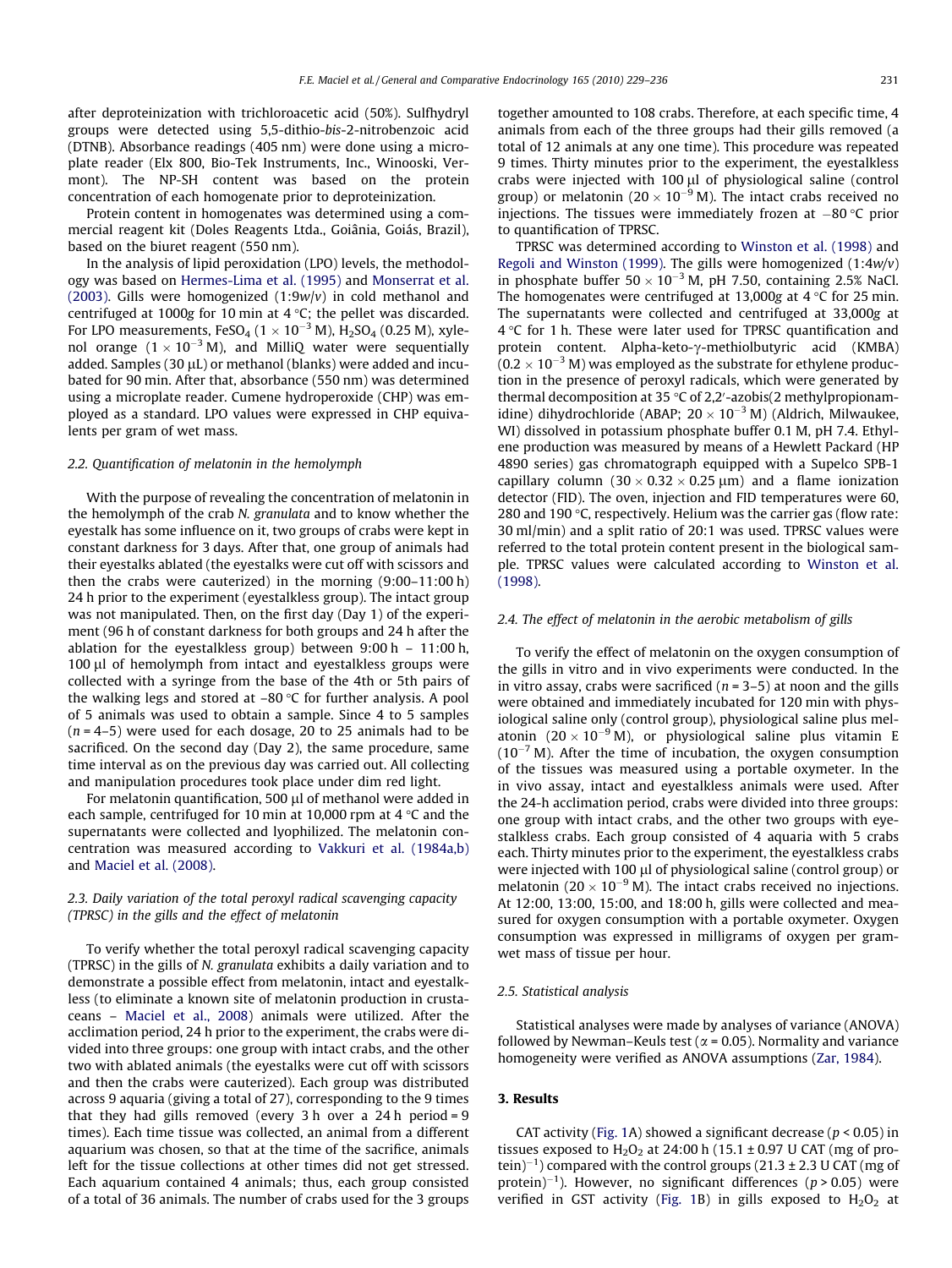<span id="page-3-0"></span>

Fig. 1. Catalase (CAT) (A) and glutathione-S-transferase (GST) (B) activities in the gills of Neohelice granulata incubated for 120 min with  $H_2O_2$  (20 mM) at 12:00 h (white bars) or at 24:00 h (black bars). Control groups were incubated with physiological saline only. One unit of CAT activity is defined as the amount of enzyme needed to degrade 1 µmol  $\rm H_2O_2$  min $^{-1}$  (mg total protein) $^{-1}$  present in the homogenates at 30 °C and pH 8.0 ( $n = 5-10$ ). One unit of GST activity is defined as the amount of enzyme necessary to conjugate 1 µmol 1-chloro-2,4-dinitrobenzene min $^{-1}$  (mg total protein) $^{-1}$  present in the homogenates at 25 °C and pH 7.0  $(n = 5-10)$ . Each point represents the mean  $\pm 1$  s.e.m.  $*$  Indicates significant differences ( $p < 0.05$ ) from the control group.

12:00 h or 24:00 h. Gills exposed to  $H_2O_2$  during the day showed a significant increase  $(p = 0.005)$  in NP-SH contents (Fig. 2A)  $(0.03 \pm 0.002$  µmoles.(mg of protein)<sup>-1</sup>) when compared with the control (0.01  $\pm$  0.003 µmoles.(mg of protein)<sup>-1</sup>). No significant differences ( $p > 0.05$ ) were observed in LPO levels (Fig. 2B) in gills exposed to  $H_2O_2$  at 12:00 or 24:00 h.

Interestingly, no significant differences between intact and eyestalkless crabs ( $p > 0.05$ ) were observed with regard to the melatonin content of the hemolymph (Fig. 3) on Day 1 (81.75  $\pm$  17  $\rho$ g of melatonin (ml of hemolymph)<sup>-1</sup> and 161.67  $\pm$  49 pg of melatonin (ml of hemolymph) $^{-1}$ , respectively) and on Day 2 (123.75  $\pm$  36  $\rho$ g of melatonin (ml of hemolymph)<sup>-1</sup> and 119.5  $\pm$  23  $\rho$ g of melatonin (ml of hemolymph) $^{-1}$ , respectively).

Daily variations ( $p < 0.05$ ) in TPRSC were detected in the gills of intact crabs [\(Fig. 4](#page-4-0)). Two peaks were observed with a 12 h interval between them, a higher peak at the end of the photophase  $(2298 \pm 225 \text{ U}$  TPRSC (mg of protein)<sup>-1</sup>) and another at the end of the scotophase (1063  $\pm$  253 U TPRSC (mg of protein)<sup>-1</sup>). Similar to the intact crabs, a daily variation ( $p < 0.05$ ) in TPRSC was noticed in the gills of eyestalkless crabs injected with physiological saline ([Fig. 4](#page-4-0)). Two peaks were also observed with a 12 h interval between them, but with a delay of 3 h for each peak  $(2386 \pm 260 \text{ U})$ TPRSC (mg of protein)<sup>-1</sup> for the higher and  $1802 \pm 339$  U TPRSC (mg of protein) $^{-1}$  for the shorter one. However, in eyestalkless crabs injected with melatonin (2  $\times$  10<sup>-12</sup> mol crab<sup>-1</sup>) there were no variations ( $p > 0.05$ ) in TPRSC values during the 24 h period of analysis ([Fig. 4](#page-4-0)).



Fig. 2. Nonprotein sulfhydryl (NP-SH) (A) and lipid peroxidation (LPO) (B) contents in the gills of N. granulata incubated for 120 min with  $H_2O_2$  (20 mM) at 12:00 h (white bars) or at 24:00 h (black bars). Control groups were incubated with physiological saline only. NP-SH content  $(n = 4-9)$  is express in umoles (mg total protein)<sup>-1</sup>. LPO content ( $n = 5-6$ ) is expressed as cumene hydroperoxide (CHP) equivalents per gram of wet mass. Each point represents the mean  $\pm$  1 s.e.m.  $*$ Indicates significant differences ( $p < 0.01$ ) from the control group.



Fig. 3. Melatonin content ( $n = 4-5$ ) in the hemolymph of intact (white bars) and eyestalkless (black bars) N. granulata on Day 1 and Day 2 (see Section 2 for additional information). No significant differences  $(p > 0.05)$  were observed between the groups.

Gills exposed only to  $H_2O_2$  (20  $\times$  10<sup>-3</sup> M) at 12:00 h [\(Fig. 5\)](#page-4-0) showed a significant increase  $(p < 0.05)$  in NP-SH content  $(0.023 \pm 0.002 \mu \text{moles (mg of protein})^{-1})$  compared with the control group (0.013 ± 0.001 µmoles (mg of protein)<sup>-1</sup>). An increase in NP-SH content ( $p < 0.05$ ) was also observed in tissues incubated with  $H_2O_2$  (20  $\times$  10<sup>-3</sup> M) plus melatonin (20  $\times$  10<sup>-9</sup> M) or vitamin E  $(10^{-7} M)$   $(0.03 \pm 0.003 \mu m$  of  $m \text{ of }$  protein)<sup>-1</sup> and  $0.025 \pm 0.002$  µmoles (mg of protein)<sup>-1</sup>, respectively) compared to the control group. No significant differences ( $p > 0.05$ ) were observed in the NP-SH contents of gills incubated only with melato-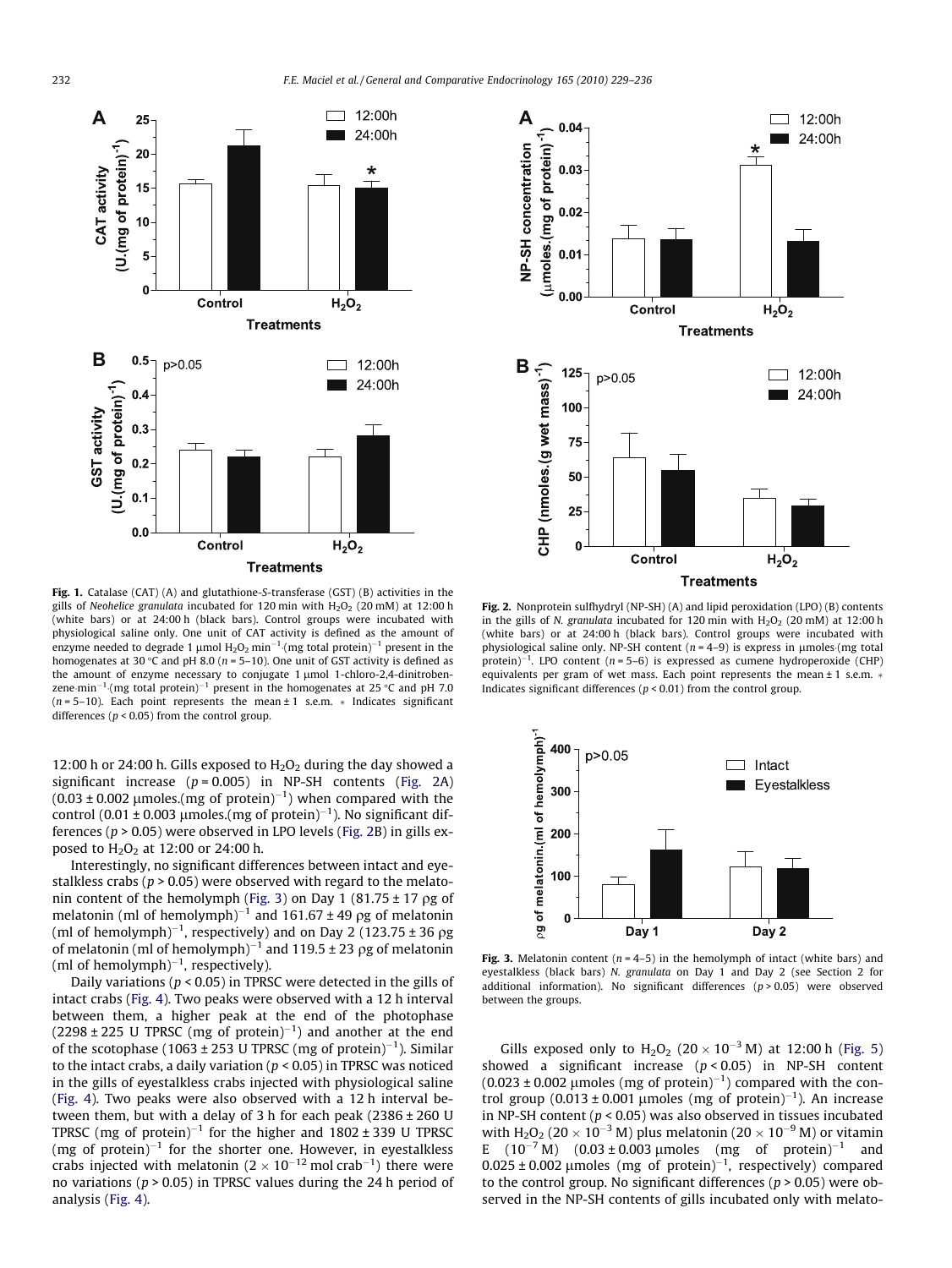<span id="page-4-0"></span>

Fig. 4. Daily variations in total oxyradical scavenging capacity (TPRSC) in the gills of intact and eyestalkless N. granulata using a peroxyl radical generation system (ABAP, 20 mM), injected with 100 µl of physiological saline or melatonin (20 × 10<sup>-9</sup> M) 30 min before the extraction of the tissues (indicated by the arrow). No injections were applied to intact crabs. Each point represents the mean  $\pm 1$  s.e.m. ( $n = 4$ ). Hours when tissues were sampled are indicated on the x axis. Open and solid bars indicate light and dark phases, respectively. No significant differences ( $p > 0.05$ ) were found during the 24 h period of analyses in the melatonin treated crabs.  $*, #$ , \$ Indicates significant differences ( $p = 0.0002$ ,  $p = 0.001$  and  $p = 0.012$ , respectively) from the respectively smallest data point of each group.

nin (20  $\times$  10 $^{-9}$  M) (0.012 ± 0.002  $\mu$ moles (mg of protein) $^{-1}$ ). However, in tissues incubated only with vitamin E ( $10^{-7}$  M) a rise ( $p < 0.05$ ) in NP-SH content (0.021 ± 0.001 µmoles (mg of protein) $^{-1}$ ) in relation to the control group (0.013 ± 0.001  $\mu$ moles.(mg of protein) $^{-1}$ ) was noticed.

In the in vitro assay (Fig. 6), gills incubated with melatonin significantly decreased  $(p < 0.05)$  the oxygen consumption  $(0.087 \pm 0.019 \text{ mg } O_2 \text{ g}^{-1} \text{h}^{-1})$  compared with the control group (0.296 ± 0.026 mg  $O_2$   $g^{-1}h^{-1}$ ). No significant differences (p > 0.05) were observed between gills incubated with vitamin E  $(0.214 \pm 0.062 \text{ mg } O_2 \text{ g}^{-1} \text{h}^{-1})$  and the control group (Fig. 6). In the in vivo assay [\(Fig. 7](#page-5-0)) the oxygen consumption of eyestalkless crabs injected with physiological saline was significantly higher  $(p < 0.05)$  (0.421 ± 0.046 mg  $O_2 g^{-1} h^{-1}$ ) than that of intact crabs (0.262 ± 0.003 mg  $O_2$   $g^{-1}h^{-1}$ ). When eyestalkless crabs were injected with melatonin, the oxygen consumption significantly decreased (p < 0.05) (0.225 ± 0.02 mg  $O_2 g^{-1} h^{-1}$ ) when compared with eyestalkless crabs injected with only physiological saline at 18:00 h.

## 4. Discussion

In crustaceans, some studies have identified daily variations in oxygen consumption [\(Crear and Forteath, 2000; Maciel et al.,](#page-6-0) [2004; Rosas et al., 1992\)](#page-6-0), suggesting that there could also be fluctuations in the production of ROS. To counteract the rises in ROS concentrations and/or decrease the deleterious effects of ROS ac-



Fig. 6. Oxygen consumption in the gills of N. granulata incubated for 120 min with physiological saline (control group), physiological saline plus melatonin  $(20 \times 10^{-9}$  M), and physiological saline plus vitamin E  $(10^{-7}$  M) at 12:00 h. Oxygen consumption ( $n = 3-5$ ) is expressed in milligrams of oxygen per gram-wet mass of tissue per hour. Each point represents the mean  $\pm$  1 s.e.m.  $*$  Indicates significant differences ( $p < 0.05$ ) from the control group.

tions, it is necessary for organisms to adjust the ADS. [Fanjul-Moles](#page-7-0) [et al. \(2003\)](#page-7-0) reported a daily variation in some components of the ADS in the hemolymph and hepatopancreas of the prawns Procambarus clarkii and P. digueti. The activities of the enzymes GPx and GR are higher at night and a peak of the tripeptide GSH content was observed during the day period. It was suggested that different



Fig. 5. Nonprotein sulfhydryl (NP-SH) content in the gills of N. granulata incubated for 120 min with physiological saline plus H<sub>2</sub>O<sub>2</sub> (20 mM), physiological saline plus melatonin (20 × 10<sup>-9</sup> M), physiological saline plus vitamin E (10<sup>-7</sup> M), physiological saline plus H<sub>2</sub>O<sub>2</sub> and melatonin, or physiological saline plus H<sub>2</sub>O<sub>2</sub> and vitamin E at 12:00 h. Control group were incubated with physiological saline only. Nonprotein sulfhydryl (NP-SH) content  $(n = 3-5)$  are expressed in µmoles (mg total protein)<sup>-1</sup>. Each point represents the mean  $\pm$  1 s.e.m. Significant differences ( $p$  < 0.05) are indicated with different letters.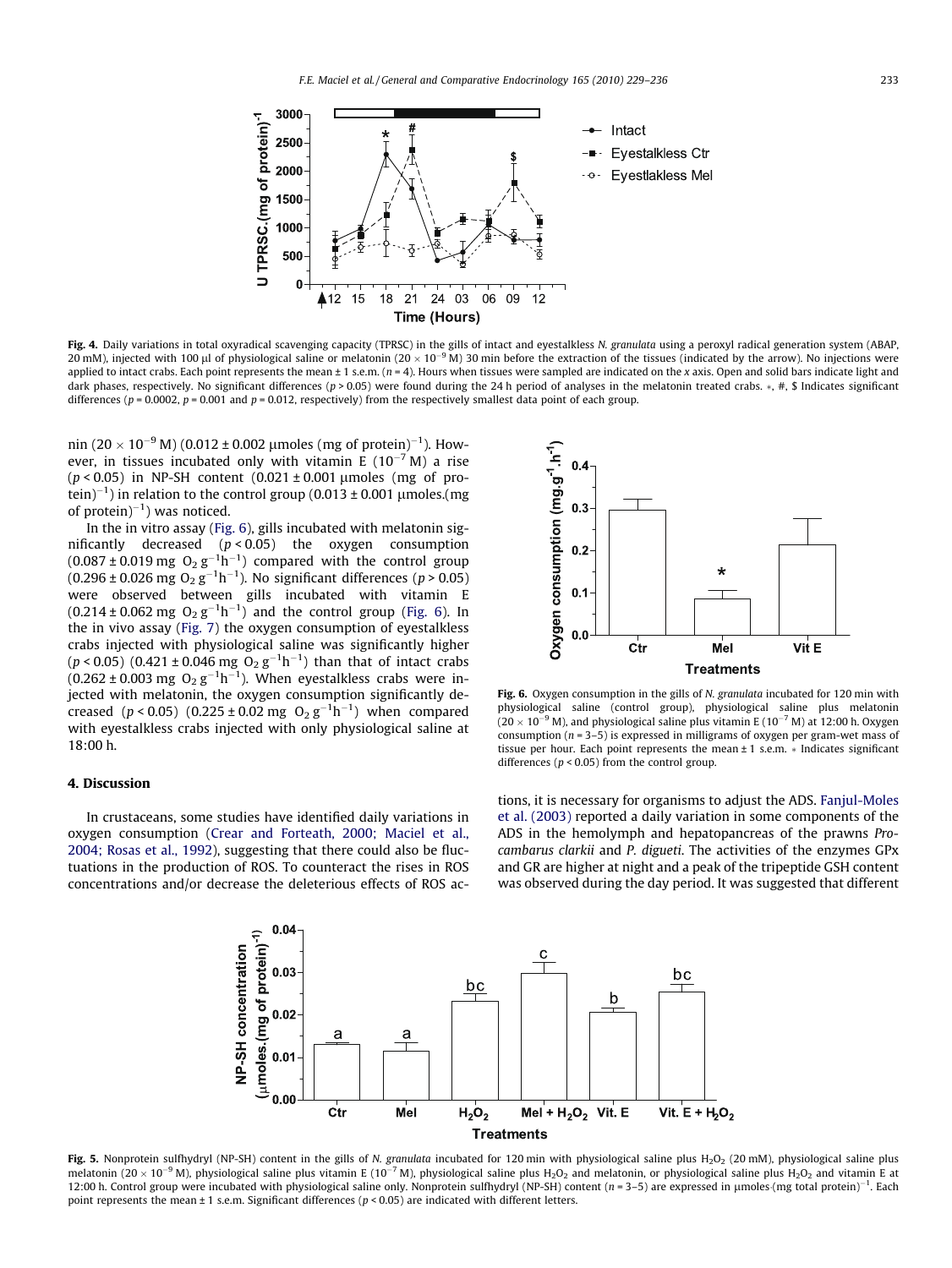<span id="page-5-0"></span>

Fig. 7. Oxygen consumption in the gills of intact and eyestalkless N. granulata at 12:00, 13:00, 15:00 and 18:00 h, injected with 100 µl of physiological saline or melatonin  $(20 \times 10^{-9})$ M) 30 min prior to the extraction of the tissues (indicated by the arrow). No injections were applied to intact crabs. Each point represents the mean ± 1 s.e.m. \* Indicates significant differences (p < 0.05) of Eyestalkless CTR group from Intact and Eyestalk MEL groups only at 18 h.

strategies to counteract ROS generation are adopted depending on the time of day.

[Maciel et al. \(2004\)](#page-7-0) found daily variation in oxygen consumption and some components of the ADS in the gills of the crab N. granulata. Two peaks of oxygen consumption with a 12 h interval between them were observed. Lipoperoxidation levels and NP-SH content were higher in the middle of the day and night periods, respectively. The enzyme GST showed a reduced activity at the end of the photophase and higher values during the night, but CAT activities did not show daily variations. The variations in the ADS component can be a direct response of ROS production or may be regulated by external signals. Therefore, the first step of this investigation was to know whether the ADS components and lipoperoxidation were a direct response to the ROS in the gills of this crab.

The in vitro assays showed that when gills were incubated with  $H_2O_2$ , depending on time of day, an inhibition of CAT was seen ([Fig. 1](#page-3-0)A). CAT activity decreased during an exposure to  $H_2O_2$  at night (24:00 h) by 29%. Although the oxidants employed diminish CAT activity, no significant differences were observed in the lipid peroxidation products. [Escobar et al. \(1996\)](#page-7-0) reported an inactivation of SOD and CAT by singlet oxygen and peroxyl radicals and [Gieseg et al. \(2000\)](#page-7-0) and [Du and Gebicki \(2004\)](#page-7-0) verified that proteins are the major targets of peroxyl and hydroxyl radicals before lipids. It is possible that the duration of  $H_2O_2$  incubation (120 min) was insufficient to induce an increase in lipoperoxidation ([Fig. 2B](#page-3-0)) and/or some interference by other enzymatic or non-enzymatic antioxidants (SOD, GPx,  $\beta$ -carotenes) occurred. This may be one explanation for the differential inhibition of CAT activity during day and night phases, as some antioxidant levels (enzymatic or not) may peak at different times.

Interestingly, gills exposed to  $H_2O_2$  during the day (12:00 h) increased the NP-SH content with respect to the control group ([Fig. 2](#page-3-0)A). Seemingly, NP-SH content is regulated by a direct response to ROS; in this case by  $H_2O_2$ . An involvement of ROS in signaling cascades, promoting activation or inactivation of peptides and proteins has been reported [\(Dröge, 2002](#page-7-0)). In this study,  $H_2O_2$ may induce a rise in the  $\gamma$ -glutamylcysteine ligase activity, increasing GSH synthesis, or in the GR activity, assisting restoration of GSH contents from oxidized glutathione (GSSG). [Semchyshyn](#page-7-0) [et al. \(2005\)](#page-7-0) showed an increase in GR activity of approximately 50% in bacterial cultures (*Escherichia coli*) exposed to 20  $\times$  10<sup>–6</sup> M H<sub>2</sub>O<sub>2</sub> for 20 min, indicative of a rapid response of this enzyme to ROS.

Taking into account that some components of the ADS in the gills of N. granulata vary cyclically ([Maciel et al., 2004\)](#page-7-0) but that, a priori, only NP-SH content was modulated by ROS  $(H<sub>2</sub>O<sub>2</sub>)$ , the next point to analyze was to verify whether the total antioxidant capacity against peroxyl radicals displayed a daily variation. In fact, a biphasic daily variation in TPRSC (with one peak in the photo- and one in the scotophase) was observed in the gills of intact N. granulata ([Fig. 4\)](#page-4-0), paralleling oxygen consumption in this crab ([Maciel](#page-7-0) [et al., 2004\)](#page-7-0). If we consider that increased oxygen consumption may result in elevated ROS generation ([Yan and Sohal, 2000\)](#page-7-0), variations in ADS may be correlated to aerobic metabolism. Interestingly, although the highest NP-SH content and peak of oxygen consumption occurred during the scotophase [\(Maciel et al.,](#page-7-0) [2004\)](#page-7-0), the highest peak of TPRSC values were observed during the photophase. [Regoli and Winston \(1999\)](#page-7-0) reported that differences in total oxidant scavenging capacity values could depend on the oxyradical generating system used. In fact, GSH is an impor-tant HO scavenger ([Storey, 1996; Gavin and Sies, 2001\)](#page-7-0) and, therefore, its contribution to TPRSC values should be low. Other nonenzymatic antioxidants such as  $\beta$ -carotenes, vitamins (E and C) and enzymatic antioxidants (superoxide dismutase and GPx) could be most effective during the period (scotophase to photophase) of the highest peak of TPRSC, even if the biphasic profile were maintained. To identify the antioxidants responsible to generate this profile in TPRSC requires further study.

As mentioned before, melatonin had earlier been identified in some crustacean tissues, like brain and eyestalks (cf., [Maciel](#page-7-0) [et al., 2008](#page-7-0)), but with regard to hemolymph, only [Agapito et al.](#page-6-0) [\(1995\)](#page-6-0) in Procambarus clarkii and [Pape et al. \(2008\)](#page-7-0) in Euphausia superba reported finding this indoleamine. The melatonin content of the hemolymph of N. granulata is more similar to that of the decapod P. clarkii (approximately  $10^{-9}$  M) reported by [Agapito](#page-6-0) [et al. \(1995\)](#page-6-0) rather than that of the krill E. superba. However, this is the first report that measured the melatonin content in the hemolymph of eyestalkless crabs ([Fig. 3\)](#page-3-0). Interestingly, no significant differences were observed between the groups, including crabs ablated on Day 1 or Day 2. These results suggest that the eyestalk does not influence the melatonin content of the hemolymph and indicates that one or more sites besides the eyestalk are capable of producing melatonin, similar to mammals ([Hardeland, 2008\)](#page-7-0) and the honeybee ([Meyer-Rochow and Vakkuri, 2002](#page-7-0)).

In the present work it was observed that a daily variation of TPRSC in the gills of eyestalkless N. granulata persists ([Fig. 4](#page-4-0)), but with a phase-shift of three hours (the highest values of TPRSC in eyestalkless crabs were one data point behind those of the intact ones), suggesting that the antioxidant defense system in gills is controlled from outside the eyestalk. As previously stated, other sites may modulate (through melatonin or not) the antioxidant de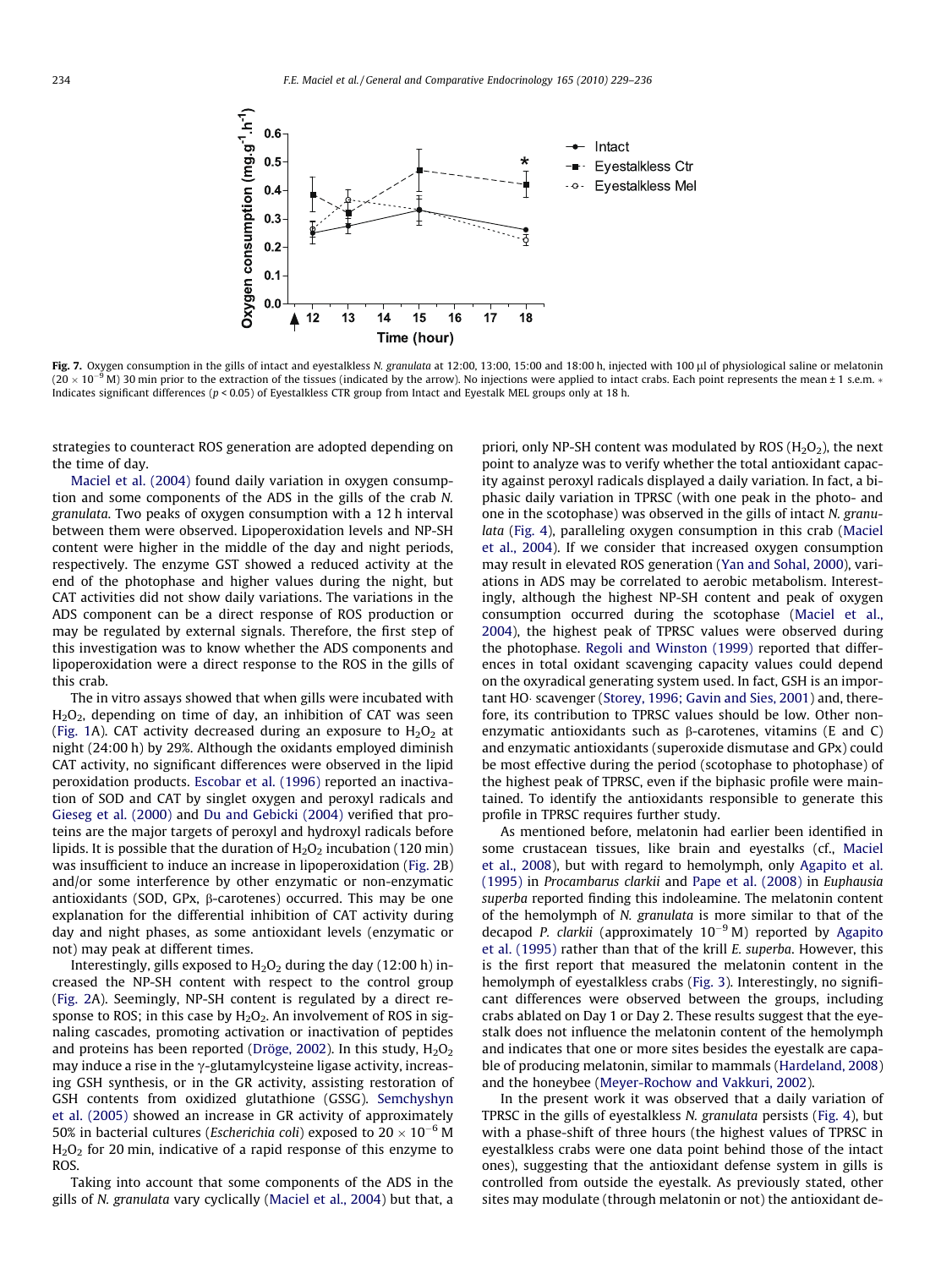<span id="page-6-0"></span>fense system in this tissue. Moreover, the biphasic profile of the TPRSC values in eyestalkless crabs were similar to the biphasic profile of TPRSC in intact crabs and the oxygen consumption in the same tissue reported in this crab, one peak at photophase and another at scotophase ([Maciel et al., 2004](#page-7-0)). It is possible that the daily variation of TPRSC in gills of N. granulata is related to the aerobic metabolism so that an increase in oxygen consumption would result in an increase in ROS generation and ADS.

However, we cannot rule out the possible involvement of the eyestalks in the control of the circadian rhythms. In fact, circadian rhythmicity of several physiological functions in crustaceans has been documented, e.g., locomotor activity, pigment migration, heart rate, glucose level, enzyme activities a few others (Aréchiga and Rodrigues-Sosa, 1997,2002). In mammals, the suprachiasmatic nucleus of the brain has been identified as the seat of the 'master clock', regulating cyclic physiological events chiefly through melatonin. In crustaceans the identity of the circadian clock, as well as its signaling molecules, is not well established. Some authors suggest that in this group of animals a multi-oscillatory clock could regulate biological rhythms (Aréchiga and Rodrigues-Sosa, 1997,2002) and some tissues or organs that synchronize some physiological parameters have, indeed, already been identified: for instance, the eyestalk with its X-organ/sinus gland complex as the main neurohaemal organ, the retina, supraoesophageal ganglion, and sixth abdominal ganglion (Aréchiga and Rodrigues-Sosa, 1997,2002; Fuentes-Pardo and Inclán-Rubio, 1987; Larimer and Smith, 1980; Saigusa, 2002). Therefore, the eyestalks of N. granulata may exert some influence on the daily variation of TPRSC in the gills of this crab.

Numerous studies have reported an involvement of melatonin in the regulation of the ADS, through the modulation of the antioxidant enzymes or by acting as an ROS scavenger. In this work melatonin significantly decreased the antioxidant capacity against peroxyl radicals in the gills of eyestalkless N. granulata [\(Fig. 4\)](#page-4-0).

To substantiate the effect of melatonin in regulating the ADS components, NP-SH content, as an indication of the GSH level, was determined [\(Fig. 5](#page-4-0)). It could be shown that melatonin did not influence the NP-SH content in the gills exposed to  $H_2O_2$ , at least in the concentration used  $(20 \times 10^{-9}$  M). Some studies showed an increase of GSH levels through the increase of  $\gamma$ -glutamylcysteine ligase activities (Abe et al., 1994; Urata et al., 1999), but according to other studies through glutathione reductase, responsible for GSH synthesis and/or recycling [\(Melchiorri](#page-7-0) [et al., 1995; Sewerynek et al., 1995](#page-7-0)). However, Dadanpat et al. (2000) and [Pinho et al. \(2005\)](#page-7-0) observed an increase of GSH and NP-SH levels in the gills of Macrobrachium rosenbergii and N. granulata, respectively, when these crustaceans were given supplementary vitamin E. [Shang et al. \(2003\)](#page-7-0) reported that rabbit lens epithelial cell culture pre-treated with vitamin E (5–40  $\times$  10<sup>–6</sup> M) restored the resistance of GSH-depleted cells to  $H_2O_2$  (0– 400  $\times$  10<sup>-6</sup> M). Interestingly, the NP-SH content increased when exposed to  $H_2O_2$  irrespective to whether the treatment was with or without melatonin or vitamin E. As remarked above, this result suggests that gill NP-SH content may be a direct response to ROS.

The direct reaction of melatonin or its metabolites with endogenous ROS (i.e., scavenging) ([Hardeland, 2008\)](#page-7-0) could lead to a decrease in the antioxidant status of the tissue, detectable in TPRSC measurements. Studies that demonstrated the scavenging capacity of melatonin involved higher concentrations (ranging from micromolar to millimolar) than the doses 2  $\times$  10<sup>–12</sup> mol crab<sup>–1</sup> (equivalent to  $10^{-9}$  M in the hemolymph, which in fact is the same amount of melatonin measured in intact and eyestalkless crabs – cf., [Fig. 3](#page-3-0)) used in this work, suggesting that melatonin's direct scavenging capacity was not effective in this case (Barlow-Walden et al., 1995; Cagnoli et al., 1995; Hardeland et al., 2003; Pieri et al., 1994; Pozo et al., 1994; Tan et al., 1993).

In human medicine, melatonin is used as a chronobiotic agent in sleep-wake disorders (Arendt and Skene, 2005; Dijk and Cajochen, 1997). This molecule also influences body temperature, locomotor activity, and blood glucose levels in both vertebrates and invertebrates (Cagnacci et al., 1997; Lutterschimidt et al., 2003; Redman et al., 1983; Tilden et al., 2001a, 2001b; Underwood, 1981). Thus, it is clear that melatonin can affect the entire metabolism through physiological interactions. In fact, some reports have shown an effect of melatonin in mitochondrial electron flux, which, in turn, affects all parts of the metabolism ([Hardeland, 2005;](#page-7-0) [Hardeland and Pandi-Perumal, 2005; Hardeland et al., 2003\)](#page-7-0). The significant decrease of TPRSC in gills of eyestalkless crabs after melatonin injection [\(Fig. 4](#page-4-0)) could be due to a reduction of the aerobic gill metabolism, reducing ROS production and allowing for a decrease in the antioxidant capacity in this tissue. The decrease of the aerobic metabolism of the gills was verified as a decrease of oxygen consumption in vitro, when the gills were incubated for 120 min with melatonin ([Fig. 6](#page-4-0)). This effect was observed in vivo only 390 min after melatonin was injected into eyestalkless crabs [\(Fig. 7\)](#page-5-0). The increase in oxygen consumption in eyestalkless crabs is a known effect in crustaceans [\(Rosas et al., 1991,1993\)](#page-7-0). However, additional studies are necessary to confirm the role of melatonin in the reduction of the aerobic gill metabolism in N. granulata.

In conclusion, although melatonin was not capable of modulating NP-SH in the gills of N. granulate, it, nevertheless, seemed capable of depressing gill activity in this crab by decreasing TPRSC and the aerobic metabolism.

## Acknowledgments

Brazilian FINEP, CNPq, CAPES, DAAD and FAPERGS, supported this project. F.E. Maciel was fellow by CAPES, M.A. Geihs was fellow by CNPq and B.P. Cruz was fellow by FAPERGS. J.M. Monserrat is a research fellow from CNPq.

#### References

- Abe, M., Reiter, R.J., Orhii, P.H., Hara, M., Poeggeler, B., Barlow-Walden, L.R., 1994. Inhibitory effect of melatonin on cataract formation in newborn rats: evidence of an antioxidative role for melatonin. J. Pineal Res. 17, 94–100.
- Agapito, M.T., Herrero, B., Pablos, M.I., Miguel, J.L., Recio, J.M., 1995. Circadian rhythms of melatonin and serotonin-N-acetyltransferase activity in Procambarus clarkii. Comp. Biochem. Physiol. 112A, 179–185.
- Aréchiga, H., Rodriguez-Sosa, L., 1997. Coupling of environmental and endogenous factors in the control of rhythmic behaviour in decapod crustaceans. J. Mar. Biol. Ass. OC UK 77, 17–29.
- Aréchiga, H., Rodriguez-Sosa, L., 2002. Distributed circadian rhythmicity in the crustacean nervous system. In: Wiese, K. (Ed.), The Crustacean Nervous System. Springer-Verlag, Berlin, pp. 113–122.
- Arendt, J., Skene, D.J., 2005. Melatonin as a chronobiotic. Sleep Med. Rev. 9, 25–39. Balzer, I., Espínola, I.R., Fuentes-Pardo, B., 1997. Daily variations of immunoreactive melatonin in the visual system of crayfish. Biol. Cell 89, 539–543.
- Barlow-Walden, L.R., Reiter, R.J., Abe, M., Pablos, M., Menendez-Pelaez, A., Chen, L-D., Poeggeler, B., 1995. Melatonin stimulates brain glutathione peroxidase activity. Neurochem. Int. 26, 497–502.
- Beutler, E., 1975. Catalase. In: Beutler, E. (Ed.), Red Cell Metabolism. A manual of biochemical methods. Grune & Stratton, New York, pp. 89–90.
- Burggren, W.W., Moreirab, G.S., Santos, M.C.F., 1993. Specific dynamic action and the metabolism of the brachyuran land crabs Ocypode quadrata (Fabricius, 1787), Goniopsis cruentata (Latreille, 1803) and Cardisoma guanhumi Latreille, 1825. J. Exp. Mar. Biol. Ecol. 169, 117–130.
- Cagnacci, A., Krauchi, K., Wirz-Justice, A., 1997. Homeostatic versus circadian effects of melatonin on core body temperature in humans. J. Biol. Rhythms 12, 509– 517.
- Cagnoli, C.M., Atabay, C., Kharlamova, E., Manev, E., 1995. Melatonin protects neurons from singlet oxygen-induced apoptosis. J. Pineal Res. 18, 222–226.
- Crear, B.J., Forteath, G.N.R., 2000. The effect of extrinsic and intrinsic factors on oxygen consumption by the southern rock lobster, Jasus edwardsii. J. Exp. Mar. Biol. Ecol. 252, 129–147.
- Dadanpat, J., Chainy, G.B.N., Rao, K.J., 2000. Dietary vitamin-E modulates antioxidant defence system in giant freshwater prawn, Macrobrachium rosenbergii. Comp. Biochem. Physiol. 127C, 101–115.